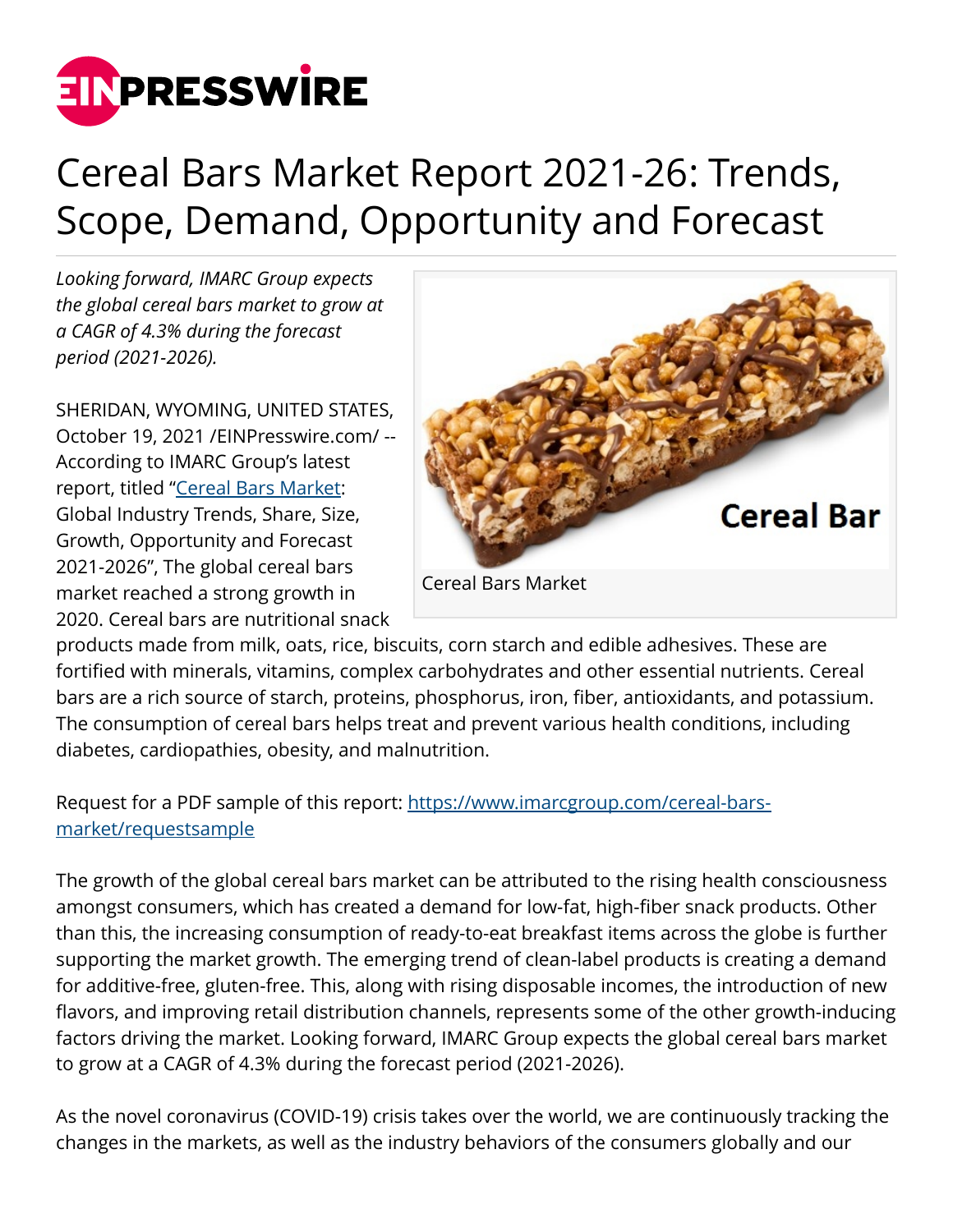estimates about the latest market trends and forecasts are being done after considering the impact of this pandemic.

Competitive Landscape with Key Players:

Atkins Nutritionals Inc. (Simply Good Foods Co.) Clif Bar & Company Eat Natural General Mills Inc. Kellogg Company Kind LLC McKee Foods Corporation Nestlé S.A Otsuka Pharmaceutical Quaker Oats Co. (PepsiCo)

Market Segmentation:

Breakup by Product:

Snacks Bar Energy and Nutrition Bar **Others** 

Breakup by Flavor:

Caramel Banana Chocolate Honey **Strawberry** Peanut Butter **Others** 

Breakup by Distribution Channel:

Supermarkets and Hypermarkets Food Specialty Stores Convenience Stores Online Stores **Others** 

Breakup by Region: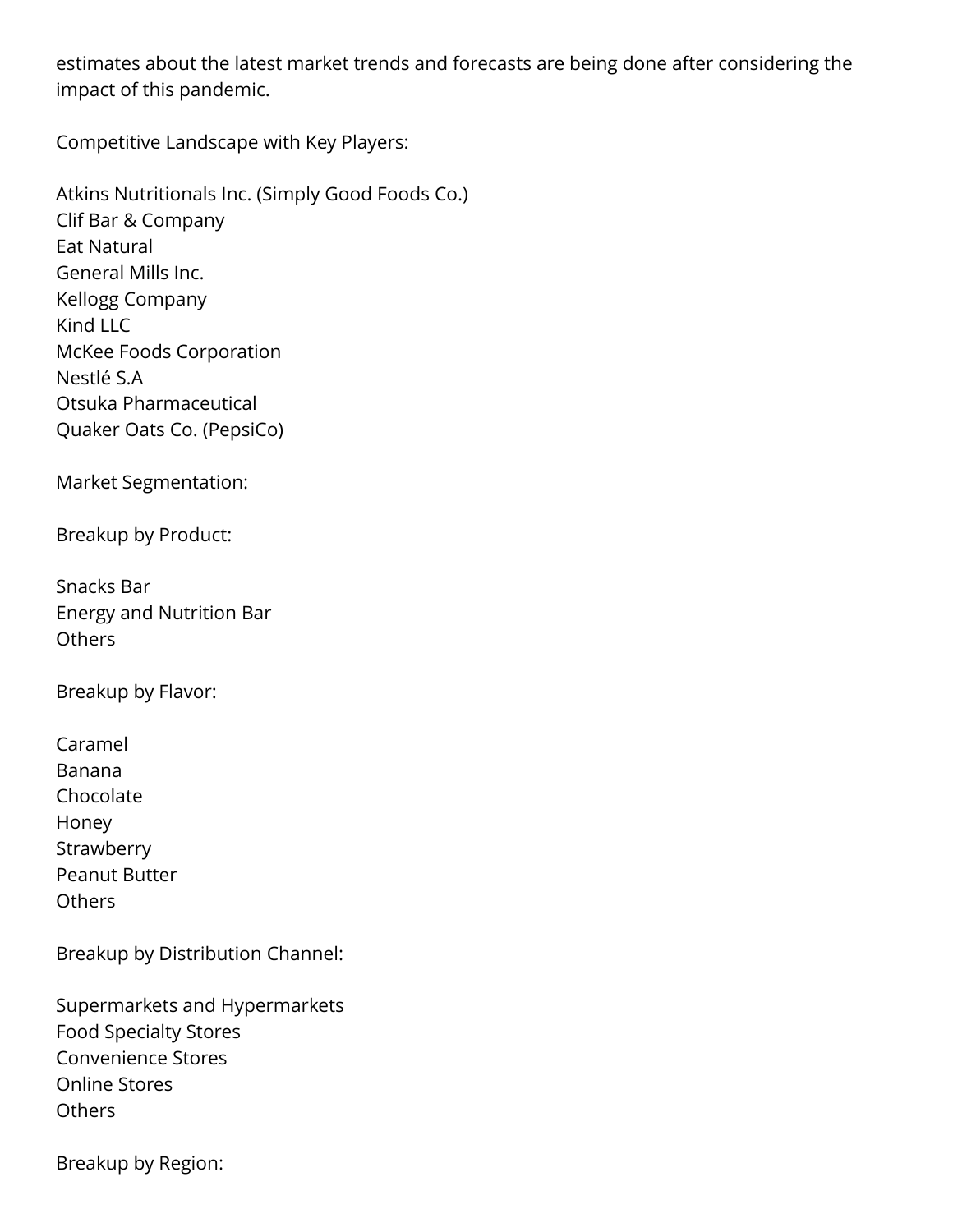North America (United States, Canada) Asia Pacific (China, Japan, India, South Korea, Australia, Indonesia, Others) Europe (Germany, France, United Kingdom, Italy, Spain,Russia, Others) Latin America (Brazil, Mexico, Others) Middle East and Africa

Ask Analyst for Customization and Explore full report with TOC & List of Figures: <https://www.imarcgroup.com/cereal-bars-market>

If you want latest primary and secondary data (2021-2026) with Cost Module, Business Strategy, Distribution Channel, etc. Click request free sample report, published report will be delivered to you in PDF format via email within 24 to 48 hours.

Key highlights of the report:

Market Performance (2015-2020) Market Outlook (2021-2026) Market Trends Market Drivers and Success Factors The Impact of COVID-19 on the Global Market Value Chain Analysis Structure of the Global Market Comprehensive mapping of the competitive landscape

If you need specific information that is not currently within the scope of the report, we will provide it to you as a part of the customization.

Related Reports by IMARC Group:

Packaged Cactus Water Market: <https://www.imarcgroup.com/packaged-cactus-water-market>

Eggshell Membrane Market:<https://www.imarcgroup.com/eggshell-membrane-market>

Ginseng Extract Market: <https://www.imarcgroup.com/ginseng-extract-market>

Hibiscus Flower Powder Market:<https://www.imarcgroup.com/hibiscus-flower-powder-market>

Food Waste Management Market: [https://www.imarcgroup.com/food-waste-management](https://www.imarcgroup.com/food-waste-management-market)[market](https://www.imarcgroup.com/food-waste-management-market)

About Us